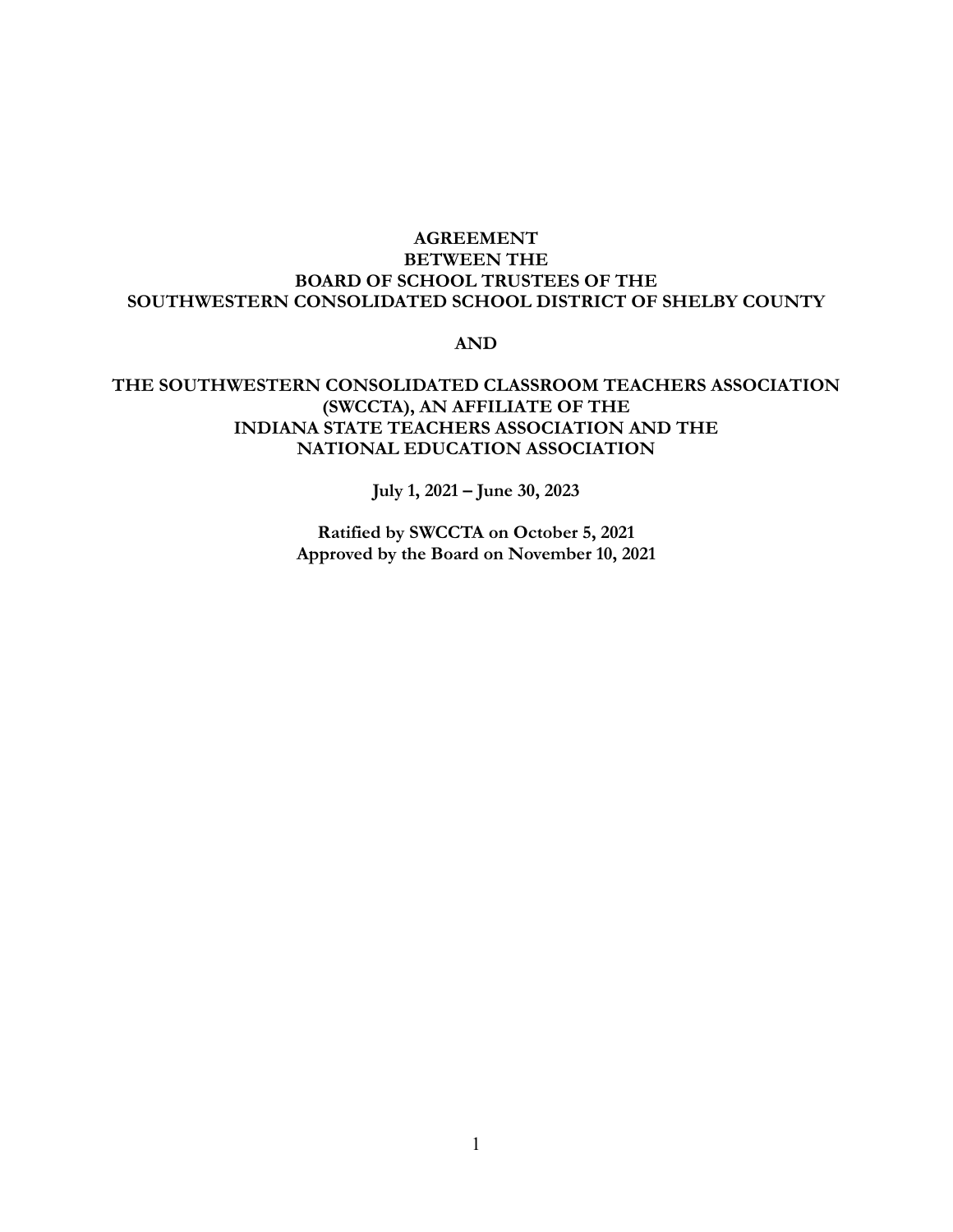# **TABLE OF CONTENTS<sup>1</sup>\***

<sup>&</sup>lt;sup>1</sup>\* This Table of Contents is for informational purposes only and is not a part of the contract.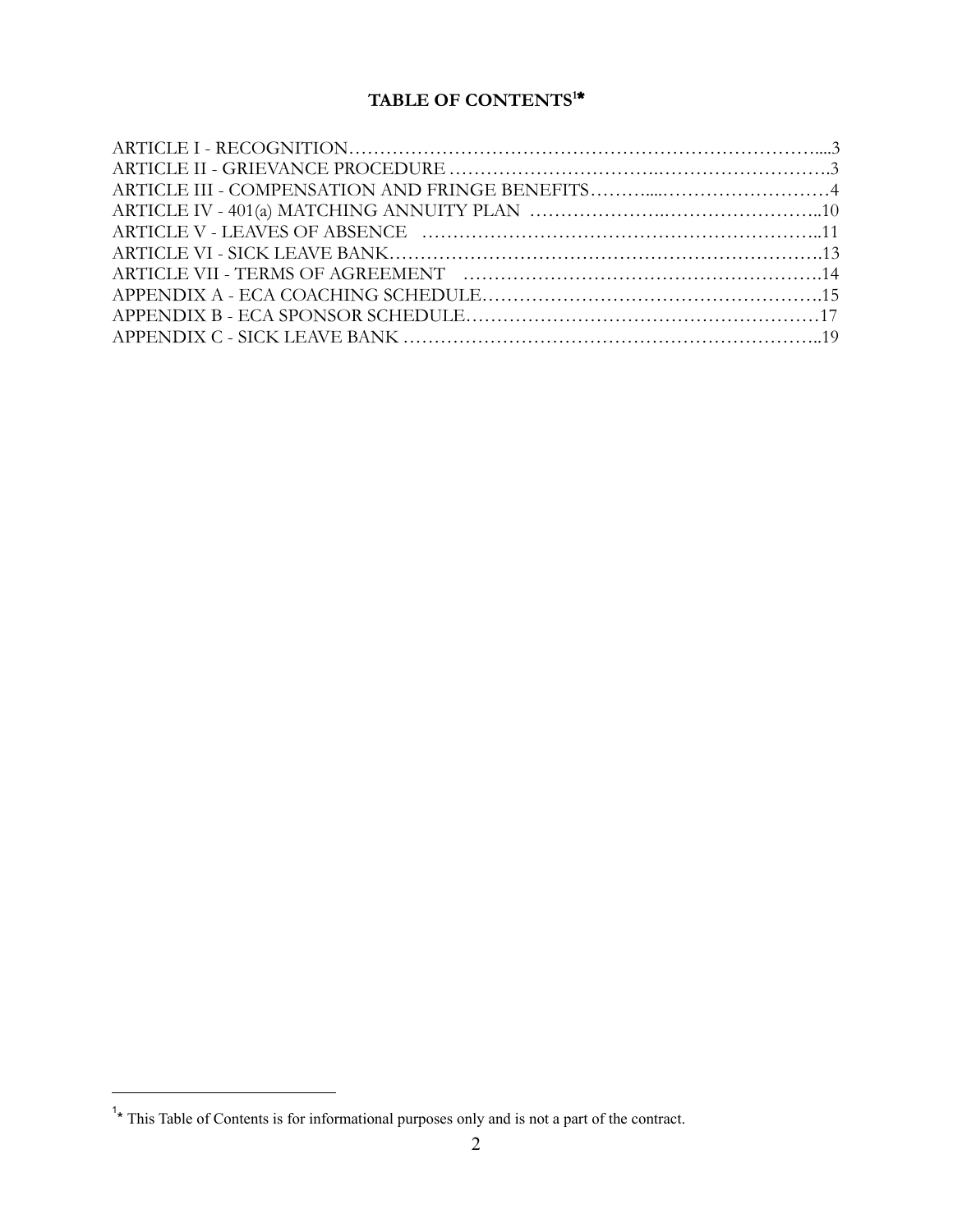## **ARTICLE I - RECOGNITION**

- A. The Board of School Trustees of Southwestern Consolidated School District of Shelby County hereby recognizes the Southwestern Consolidated Classroom Teachers Association (SWCCTA), an affiliate of the Indiana State Teachers Association, and the National Education Association, as the exclusive bargaining representative for all certificated personnel of the school corporation, except the superintendent, principal(s), assistant principal(s).
- B. When "Board" is used in this collective bargaining agreement, it shall mean the Board of School Trustees of Southwestern Consolidated School District of Shelby County and authorized agents and representatives.
- C. The term "employee" when used hereinafter in the collective bargaining agreement shall refer to employees in the bargaining unit.

# **ARTICLE II - GRIEVANCE PROCEDURE**

- A. A "grievance" is a claim by a teacher or the Association that there has been a violation, misinterpretation, or misapplication of any provision of this collective bargaining agreement.
- B. A "day", as used in this grievance procedure, shall mean a teacher work day during the regular school year and weekday during the summer break.
- C. STEP ONE In the event a teacher believes that there has been a violation, misinterpretation, or misapplication of any provision of this collective bargaining agreement, he or she shall file the grievance with the building principal within fifteen (15) days of the date the grievant knew or should have known of the alleged violation. The grievance must identify the date on which the alleged contract violation occurred, the contract section(s) alleged to have been violated, and the facts supporting the alleged grievance and the relief sought.

Within ten (10) days of receipt of the grievance, the principal shall meet with the grievant in an effort to resolve the grievance. Thereafter, the principal shall provide a written response to the grievant within eight (8) days of such meeting.

D. STEP TWO – If the grievant is not satisfied with the principal's disposition of the grievance, or if the building principal fails to respond within the time limits set forth above, the grievant may appeal the grievance to the superintendent within five (5) days of receipt of the principal's answer or within ten (10) days of the initial filing of the grievance, whichever shall be later.

Within seven (7) days of the receipt of the grievance, the superintendent, or his or her designee, shall meet with the grievant on the grievance. Within five (5) days after such meeting, the superintendent shall respond in writing to the grievance.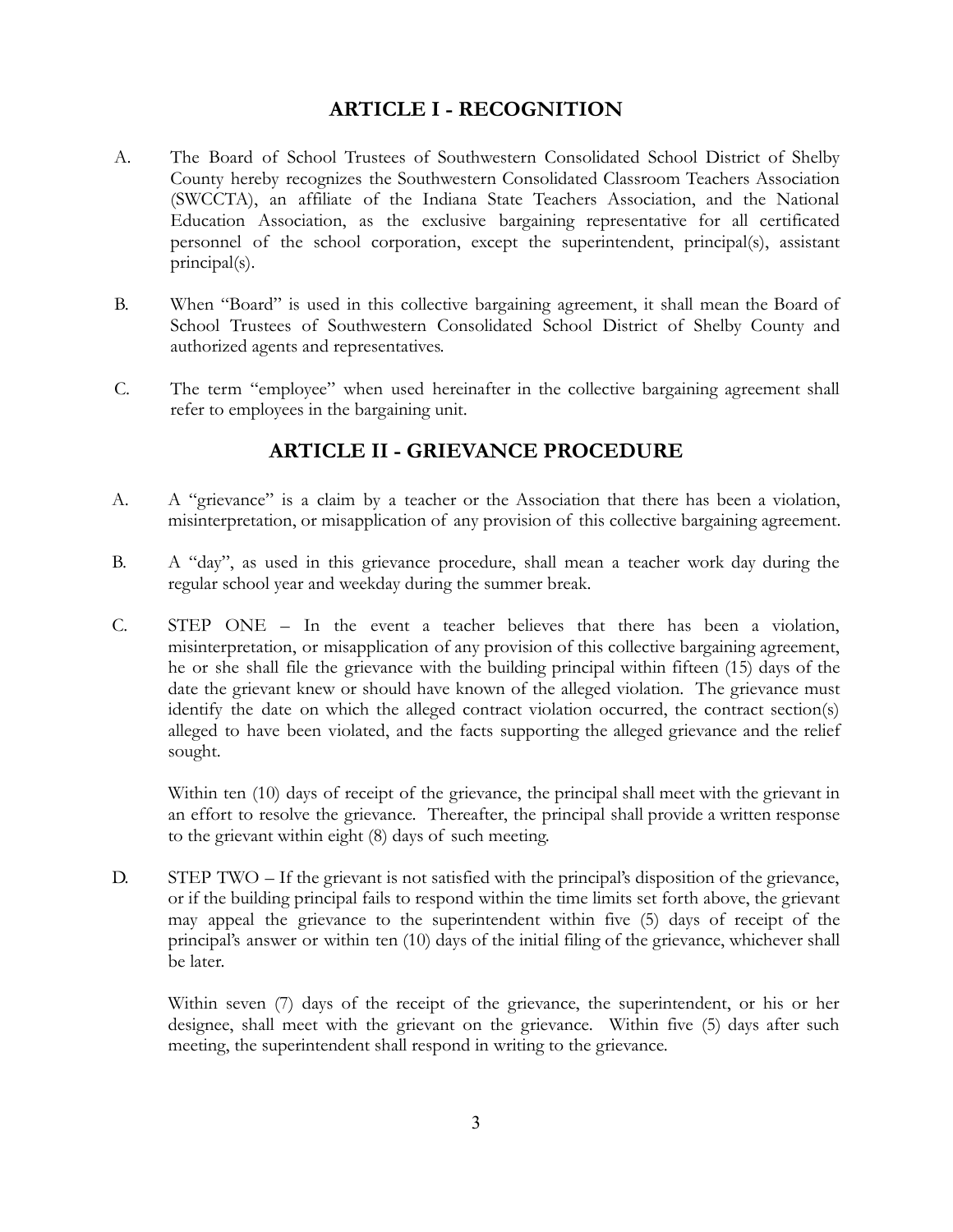- E. STEP THREE If the grievant is not satisfied with the Superintendent's disposition of the grievance, the grievant may file a written appeal to the Board, provided no disposition has been made within five (5) days of the date the grievant meets with the superintendent. Within fifteen (15) days of receipt of the grievance, the Board shall meet with the grievant to discuss the grievance. The superintendent may attend this meeting. The Board shall respond in writing to the grievance within fifteen (15) days following this meeting. The decision of the Board shall be final.
- F. The grievant may be accompanied by an Association representative at any step of this procedure.
- G. The time limits set forth in this procedure may be extended by written agreement of the parties. The parties may also mutually agree in writing to bypass steps in this procedure.
- H. All documents dealing with the processing of a grievance shall be filed separately from the personnel files of the participants.

## **ARTICLE III - COMPENSATION AND FRINGE BENEFITS**

A. Salary Ranges (not including current year increases or TRF contributions):

## 2021 - 2022 School Year

Overall- \$35,000 to \$63,000.

Bachelor's- \$35,000 to \$52,000.

Master's-\$40,000 to \$63,000.

2022 - 2023 School Year

Overall- \$40,000 to \$ \$63,000

Bachelor's- \$40,000 to \$53,000

Master's- \$43,000 to \$63,000

## B. Base Salary Increases:

- 1. Amount available for base salary increases (or stipends if at the top of the schedule): \$139,350 Total: (\$52,500 for 2021-2022 base salary and \$81,550 for 2022-2023 base salary)
- 2. General Eligibility: A teacher who received an evaluation rating of ineffective or improvement necessary and was employed for at least 120 days in the prior school year is not eligible for any salary increase and remains at their prior year salary.
- 3. Factors and definitions:
	- a. Evaluation rating The teacher received a highly effective or effective rating for the prior year.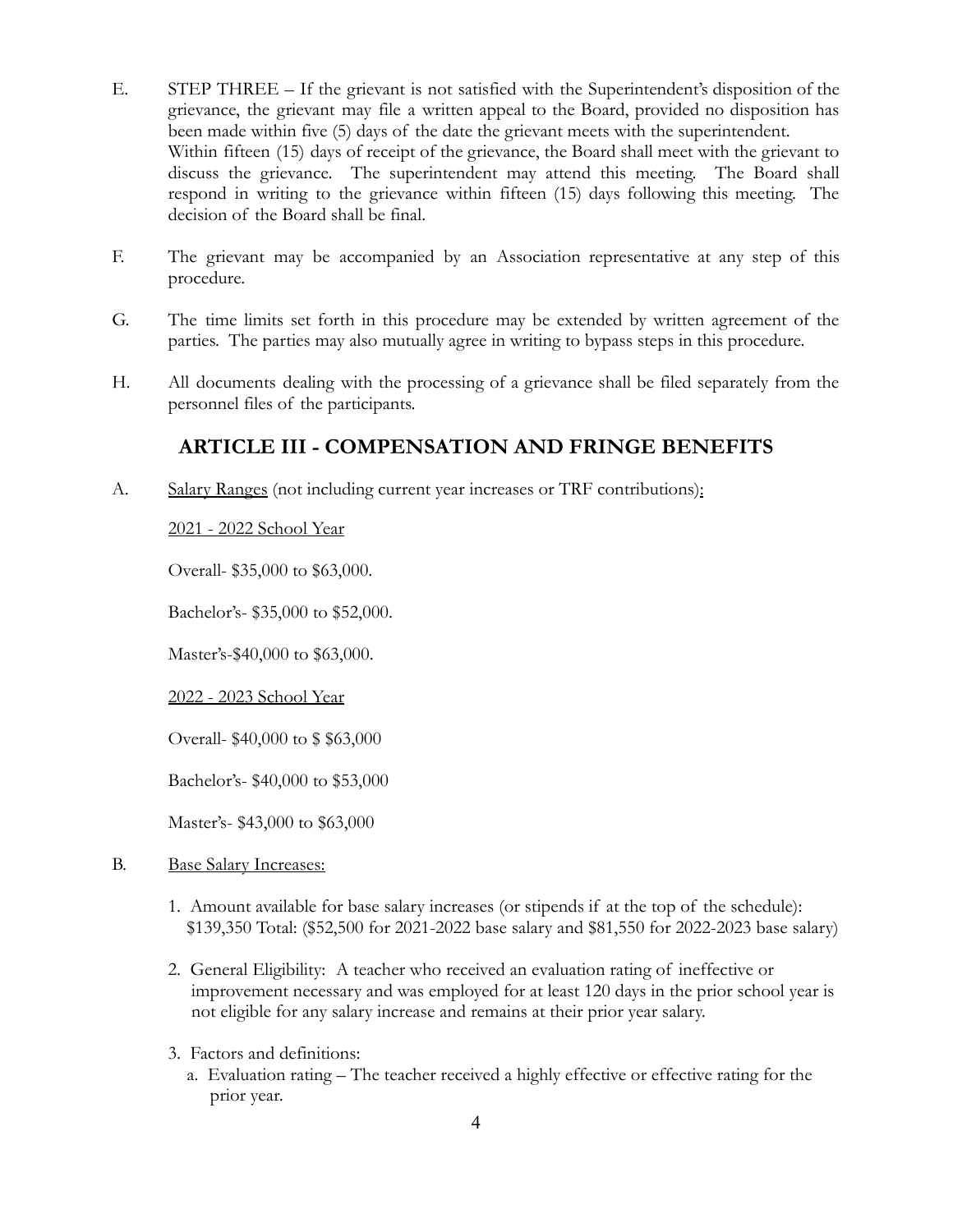- b. Year of experience The teacher was employed by the corporation for at least 120 days in the prior year.
- 4. Increase amounts applied to base salary (Does not include Non-Bargained Supplemental Payment listed for informational purposes only from Item H for the school years 2021 - 2022 and 2022 - 2023):
	- a. Evaluation Rating See breakdown in tables below
	- b. Academic Need -See breakdown in tables below

2021 - 2022 School Year

| <b>Evaluation Rating</b> | Salary                    | Added to Base |
|--------------------------|---------------------------|---------------|
|                          | $$35,000.00 - $53,371.40$ | \$1,325.00    |
| <b>Academic Need</b>     | Salary                    | Added to Base |
|                          | \$35,000.00 - \$39,150.99 | \$1,175.00    |
|                          | \$40,000.00 - \$40,500.00 | \$1,000.00    |
|                          | \$40,847.50 - \$41,000.00 | \$775.00      |
|                          | \$41,047.50 - \$41,100.00 | \$625.00      |
|                          | \$41,800.00 - \$42,174.67 | \$325.00      |
|                          | \$42,300.00 - \$43,000.00 | \$225.00      |
|                          | \$43,147.50 - \$43,705.00 | \$125.00      |
|                          | \$43,799.83 - \$44,500.00 | \$175.00      |
|                          | \$44,600.00 - \$44,500.00 | \$125.00      |

2022 - 2023 School Year

| <b>Evaluation Rating</b> | Salary                    | Added to Base |
|--------------------------|---------------------------|---------------|
|                          | $$35,000.00 - $54,696.40$ | \$1,375.00    |
| <b>Academic Need</b>     | Salary                    | Added to Base |
|                          | $$35,000.00 - $36,000.00$ | \$3,625.00    |
|                          | $$37,500.00 - $39,900.00$ | \$1,125.00    |
|                          | $$39,999.00 - $40,001.00$ | \$2,625.00    |
|                          | $$40,002.00 - $42,473.00$ | \$1,125.00    |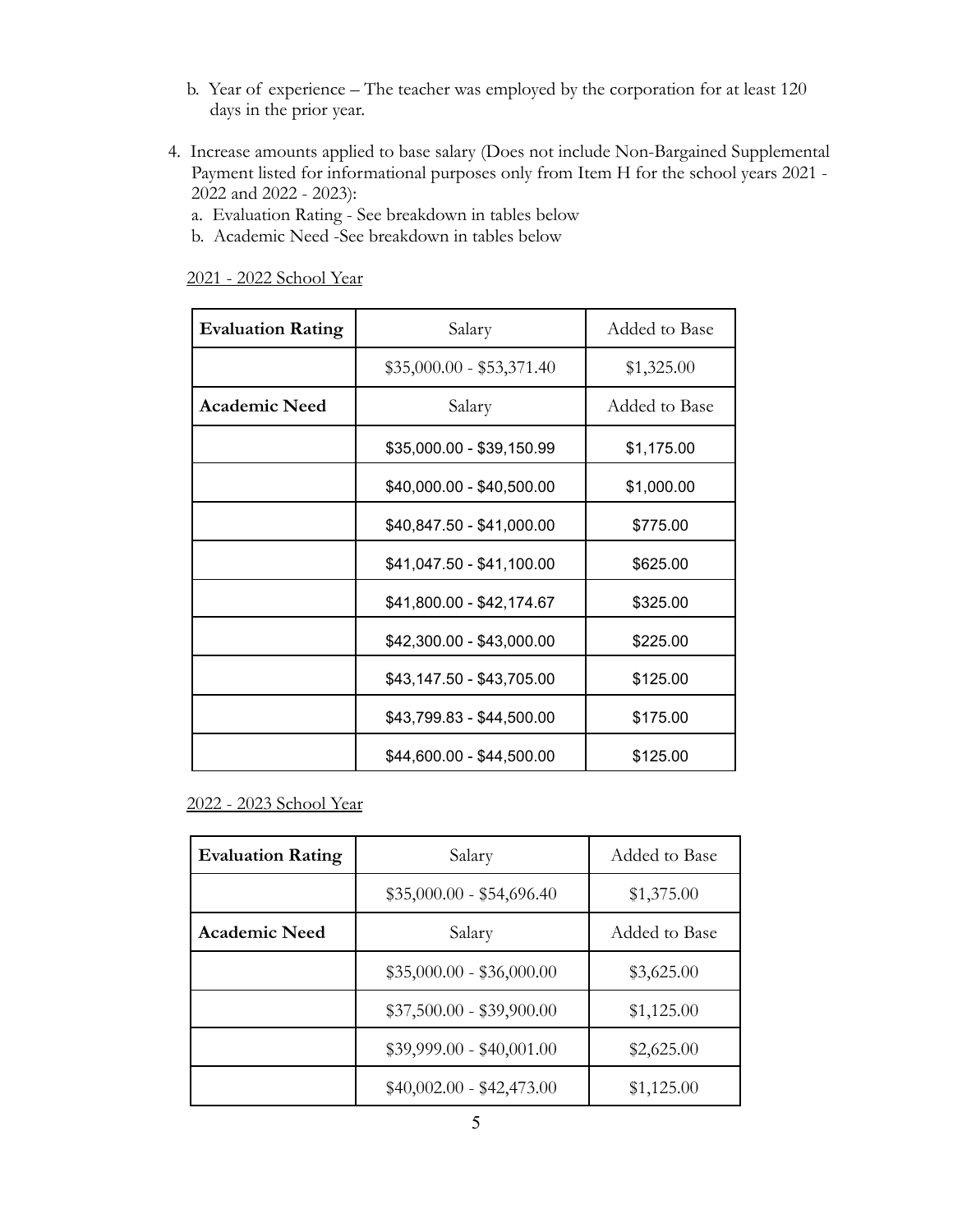| $$42,473.50 - $43,499.00$ | \$675.00   |
|---------------------------|------------|
| $$43,500.00 - $43,800.00$ | \$1,625.00 |
| $$43,801.00 - $43,999.00$ | \$375.00   |
| $$43,999.99 - $44,000.01$ | \$1,625.00 |
| $$44,000.02 - $44,150.00$ | \$375.00   |
| $$44,472.83 - $45,600.50$ | \$325.00   |
| $$45,925.00 - $54,696.40$ | \$50.00    |

- c. Once a teacher reaches the top of the schedule the amount over the top of the schedule will not be added to the base salary, but will be received as a stipend for satisfying the factors. The stipend will be paid one half after the first semester and the other half after the second semester.
	- 1. Definitions of top of the salary schedule:
		- a. \$53,000 for Bachelor's degree
		- b. \$55,000 for additional certificate that meets the academic needs of students
		- c. \$63,000 for Master's degree
	- 2. Definition of additional certification:
		- a. The program is on the IDOE list of approved online and/or distance learning programs or is an education or content area certification approved by the superintendent prior to beginning the program/certification;
		- b. Teacher completed at least 12 credit hours of graduate school courses or the certification is a requirement of the IDOE and has been approved by the superintendent;
		- c. Teacher completed any necessary tests, license applications or other requirements to receive full certification from the IDOE or professional organization;
		- d. Teacher completed any ongoing requirements to renew the licensure and/or keep the certification/licensure up to date.
- d. Teachers who have previously been placed in the Master's Degree column will be grandfathered in and allowed to reach the \$63,000 cap or if they have already exceeded the \$63,000 cap, they will not be required to decrease their base salaries to the \$63,000 base salary cap. Likewise, if a current Southwestern teacher earns a Master's Degree, s/he will be eligible to reach the \$63,000 cap regardless of whether the Master's Degree meets the requirements for the additional supplemental pay listed in E.
- 5. Redistribution:

Any funds otherwise allocated for teachers who were rated ineffective or improvement necessary will be equally redistributed to all teachers rated effective or highly effective. The redistribution will be in the form of a stipend that will be paid at the end of the school year.

C. Emergency License Stipend: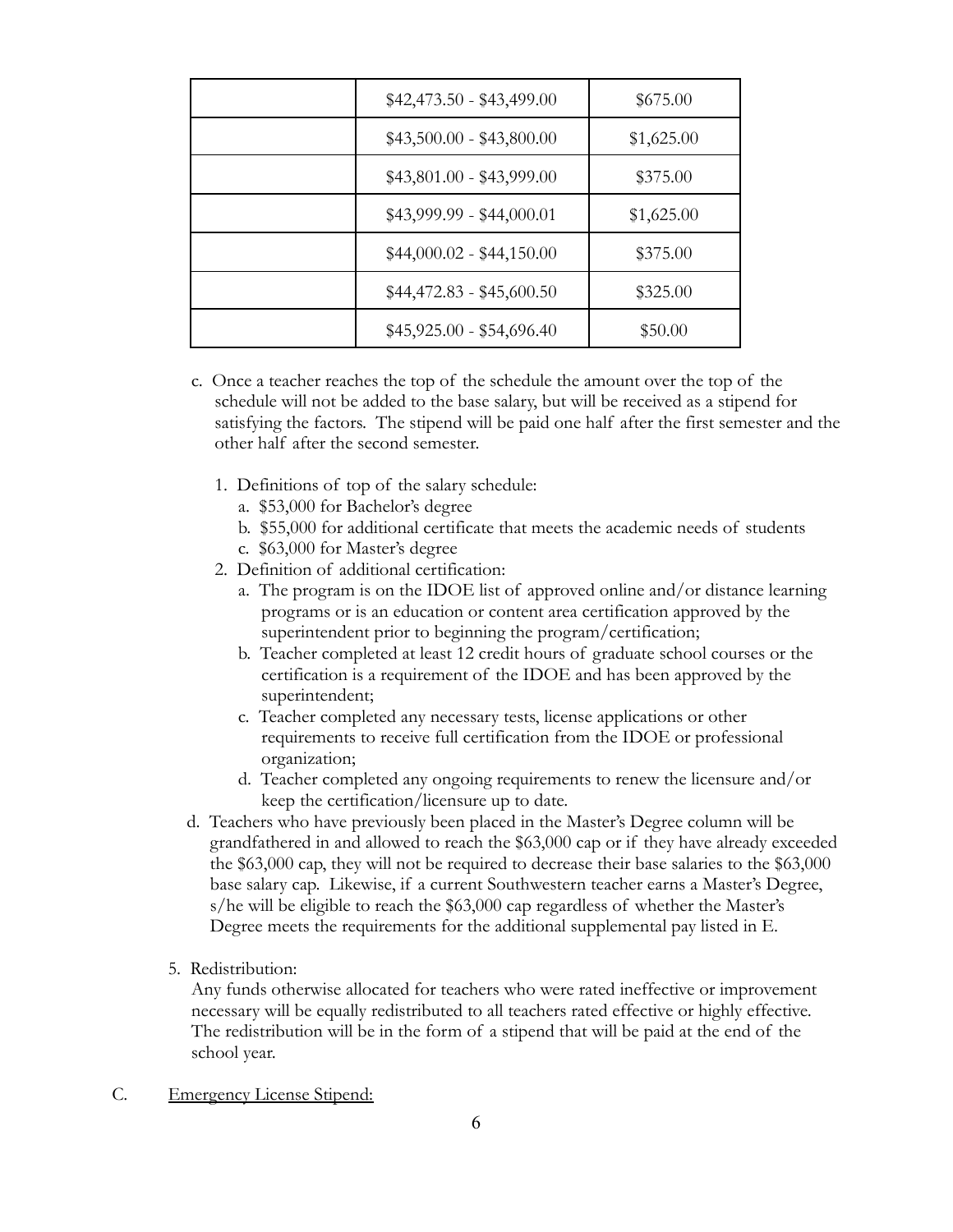A \$250 stipend will be given after the end of the second semester to any teacher who teaches a course outside of the licensed content area on an emergency license for meeting the academic needs of students.

## D. Corporation Certification Needed

A \$2,000 stipend will be given at the end of each semester for a teacher that obtains a license that is deemed necessary by the superintendent for the corporation to be compliant with new laws or regulations, or for a teacher who covers a duty outside of contract time that had to be moved out of the school day to meet academic needs.

## E. Dual Credit

Dual Credit Stipend - The parties agree that the Superintendent shall have the discretion to offer a stipend of \$500 per semester, not to exceed \$1000 for an entire school year to eligible teachers for meeting academic needs of students. "Meeting academic needs of students" is defined as teaching dual-credit or AP courses. Secondary teachers who teach an AP course will be eligible to receive a \$100 stipend for every student who receives an AP score of a 3 or higher on the end-of-the-course AP exam. These two stipends will be paid on the last pay in June 2022 for the 2021 - 2022 school year and June 2023 for the 2022 - 2023 school year (dependent upon AP scores being received in a timely manner).

## F. Thirty (30) Kids And Above Class Size

Each teacher that has above 30 students in a class will be paid \$10 for every 45 minutes with that class or \$75 per day (excluding band and choir). Paid as a stipend at the end of each semester.

## G. Background Checks: Each staff member will pay for his/her own expanded criminal history background checks.

- H. Non-Bargained Supplemental Payment listed for informational purposes only: The Board will provide an additional supplemental payment of \$1,000 per year on the teacher's base for up to 5 years per teacher if the teacher:
	- a. has earned a master's degree from an accredited postsecondary educational institution in a content area directly related to the subject matter of:
		- 1. a dual credit course; or
		- 2. another course taught by the teacher; or
		- 3. any other content area approved by the superintendent; or
	- b. is an elementary school teacher who earns a master's degree in math or reading and literacy.

This supplemental payment (pursuant to IC 20-28-9-1.5 (a)) is not subject to collective bargaining, but a discussion of the supplement has been held.

For new employees, the Superintendent will evaluate the experience, training, degrees and effectiveness of a teacher candidate to determine placement with the applicable years of experience ranges set out below. In order for a newly hired teacher to qualify for the Master's Degree column, the Master's Degree must be directly related to the subject matter of a dual credit course, another course taught by the teacher, another content area approved by the superintendent, or a Master's Degree in math or literacy earned by an elementary school teacher. The superintendent may offer up to \$3,000 above the salary ranges listed below for a new employee with comparable experience for a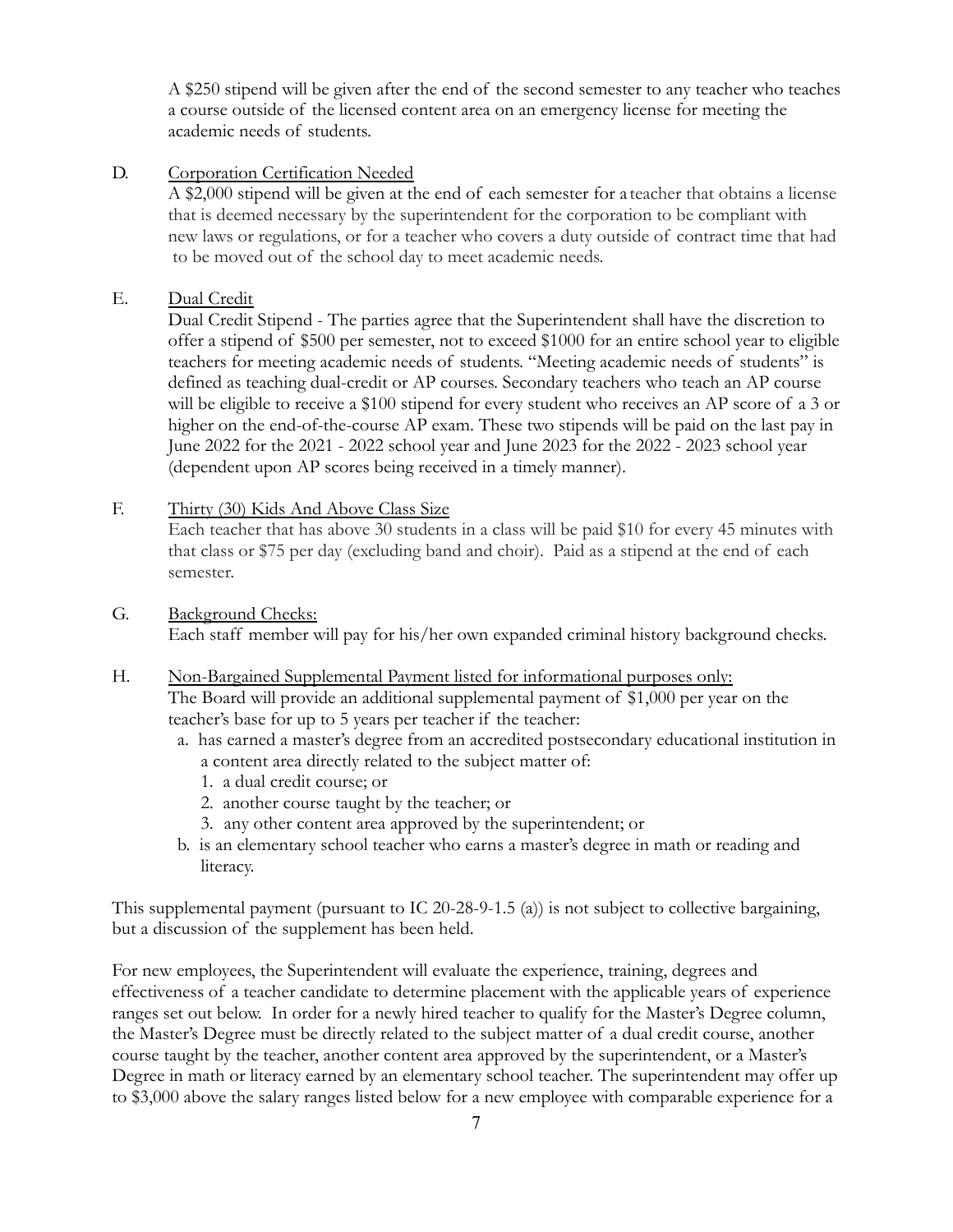position that may be difficult to fill.

| Years of Experience | Bachelor's Degree | Master's Degree   |
|---------------------|-------------------|-------------------|
| $0 - 3$             | \$35,000-\$39,000 | \$40,000-\$44,000 |
| $4 - 7$             | \$38,000-\$41,000 | \$43,000-\$46,000 |
| $8 - 11$            | \$40,000-\$44,000 | \$45,000-\$49,000 |
| $12 - 16$           | \$42,750-\$45,500 | \$47,750-\$50,500 |
| $17 - 23$           | \$45,000-\$49,000 | \$50,000-\$54,000 |
| $24 +$              | \$48,800-\$52,000 | \$53,800-\$63,000 |

#### **Table of Experience (2021 - 2022 SY)**

#### **Table of Experience (2022 - 2023 SY)**

| Years of Experience | <b>Bachelor's Degree</b> | Master's Degree     |
|---------------------|--------------------------|---------------------|
| $0 - 3$             | \$40,000-\$42,500        | \$43,000-\$46,000   |
| $4 - 7$             | \$42,501-\$46,000        | \$46,000-\$48,000   |
| $8 - 11$            | $$46,001 - $48,550$      | \$49,000-\$51,000   |
| $12 - 16$           | \$48,551-\$50,000        | \$51,001-\$53,500   |
| $17 - 23$           | $$50,001 - $51,550$      | $$53,501 - $57,000$ |
| $24+$               | \$51,551-\$53,000        | \$57,501-\$63,000   |

#### H. Salary Placement for Retired Rehired Teachers:

Retired rehired teachers will be placed on the salary schedule at \$40,000 (including as a long term sub after the initial 15 consecutive days) and can be eligible for increases if they meet the same criteria as all other teachers and are part of the bargaining unit.

### I. Extra-Curricular Activities Compensation:

1. The ECA Schedule for coaching (Appendix A) will be calculated on a base of \$35,000 for all coaches who are certified staff members. In order to qualify for an additional year of experience on the ECA schedule, the coach must have earned a highly effective or effective teacher evaluation rating and gained an additional year of continuous coaching experience in the same sport and tier with the Southwestern Consolidated School District of Shelby County. If a medical condition, which would be covered by FMLA, would keep the coach from serving in a particular year, the coach would not lose the status of a continued coach in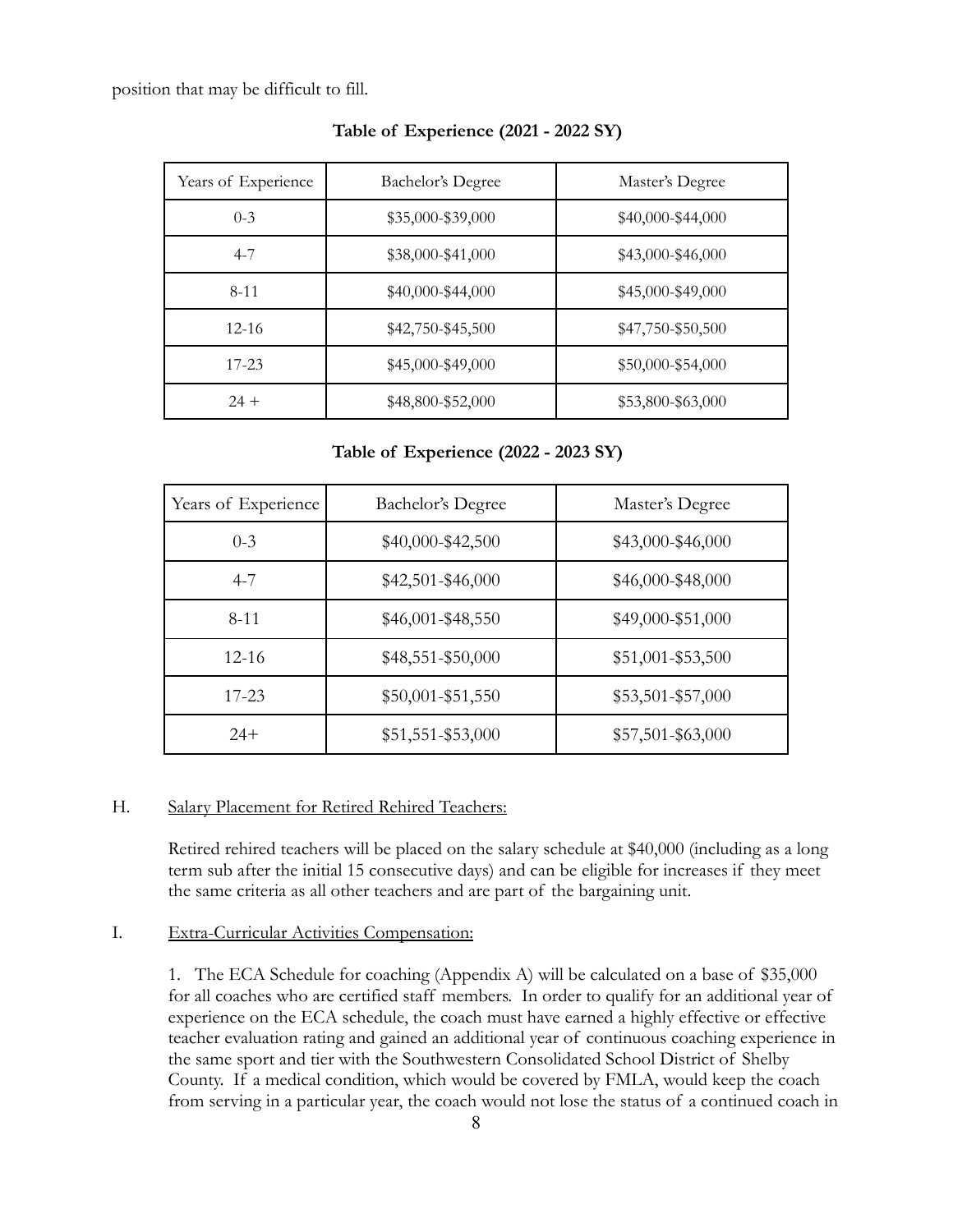the same sport and tier, but would also not gain an additional year of experience.

2. The ECA Schedule for sponsors and other ECA positions (Appendix B) will include tiered increases for specified years of consecutive experience in an ECA position effective for certified staff members. In order to qualify for an additional year of ECA experience, the sponsor must have earned a highly effective or effective teacher evaluation rating and gained an additional year of continuous sponsor experience with the same sponsorship and tier with the Southwestern Consolidated School District of Shelby County. If a medical condition, which would be covered by FMLA, would keep the coach from serving in a particular year, the coach would not lose the status of a continued coach in the same position, but would also not gain an additional year of experience.

3. Any person who receives compensation from the ECA schedules (see Appendix A and B) will be required to submit a summary report at the conclusion of their sport season, club activities for the year, or the end of the school year. This summary will include a complete summary of activities, win/loss record (if applicable), and estimated hours of involvement.

### H. Compensation for Extended Contracts:

Extended contracts shall be compensated at each teacher's daily rate, which shall be computed based on the teacher's base salary divided by the total number of school days (i.e., teacher work days) in the school year (as determined by the school calendar).

### I. Health Insurance:

The Board will pay 65% of any offered health insurance premium (Starting November 1, 2021) except for the Employee only plan of the PPO \$5,000 plan of which the district will pay 85% of the single health insurance premium.

### J. Long-Term Disability (LTD) Insurance:

The Board will provide long term disability (LTD) insurance for each teacher at the cost of \$1.00 per year to the teacher.

### K. Life Insurance:

Board will provide \$50,000 life insurance to each teacher at the cost of \$1.00 per year to the teacher.

### L. Teachers Retirement Fund:

The Southwestern Consolidated School District shall pay the three percent  $(3%)$  mandatory state teachers retirement fund contribution on behalf of each teacher employed.

M. Extra-Curricular Activity Payment for Post-Sectional Competition:

If a team or individual(s) qualify for postsectional competition, the head varsity coach will receive additional weekly compensation of \$100.00 per week until the team or individual(s) is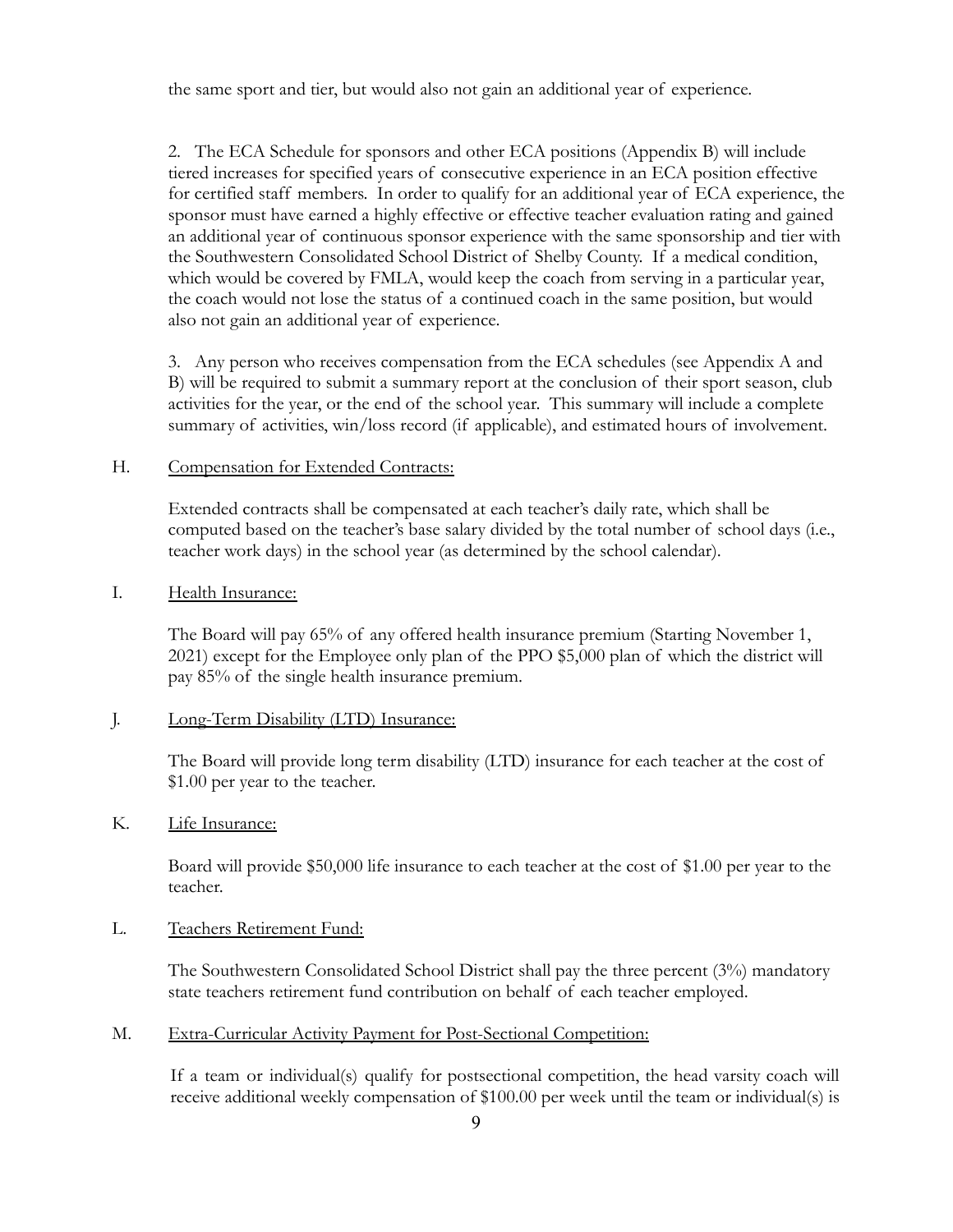eliminated.

## N. Summer Staff Development:

Teachers voluntarily participating in summer professional development approved by the superintendent will be paid at the rate of \$100 per day. Teachers not participating in approved staff development will receive no compensation (zero=\$0).

## O. Extra-Curricular Coaches

If ECA representatives wish to be compensated for partial completion of their "season" that has been canceled, ECA representatives must send documentation of their practices to administration.

If ECA representatives have participated in one (1) preseason conditioning session, ECA representatives will be compensated 25% of the scheduled pay rate. If ECA representatives have participated in the first game/match/competition, ECA representatives will be compensated 50% of the scheduled pay rate.

If ECA representatives have participated in a game/match/competition past 50% of the season, ECA representatives will be compensated 100% of the scheduled pay rate. All decisions will be finalized by the Superintendent.

# **ARTICLE IV - 401(a) MATCHING ANNUITY PLAN**

The Board agrees to establish and maintain a qualified 401 (a) Annuity Plan (hereinafter referred to as the 401(a) Plan) for all certified employees covered under this collective bargaining agreement. The 401(a) Plan will be available for all certified employees. The Board will also maintain a 403(b) Plan (hereinafter referred to as the 403(b) Plan) for all certified employees covered under this collective bargaining agreement. The 403(b) Plan will include provisions for pre-tax salary reduction contributions which will be matched by equal Board contributions to the 401(a) Plan. The 401(a) Plan contributions will commence with the 1999-2000 contract year and continue each contract year thereafter. The maximum contribution that will be made to the 401(a) Plan by the Board will be 1.25% of Salary Schedule Salary. All eligible employees will be 100% fully vested at all times.

The contributions made by the certified employees and matched dollar for dollar by the Board will be an amount which reflects the appropriate percent of the certified employee's base salary as set forth on the certified employee's Teacher's Contract which corresponds to his or her placement on the Salary Schedule.

The 401(a) Plan will:

- A. Be subject to all applicable Internal Revenue regulations.
- B. Have no contract initiation fees charged to the employee.
- C. Have no administrative or Plan Document charge to the Board.

## **ARTICLE V - LEAVES OF ABSENCE**

A. Leave Days: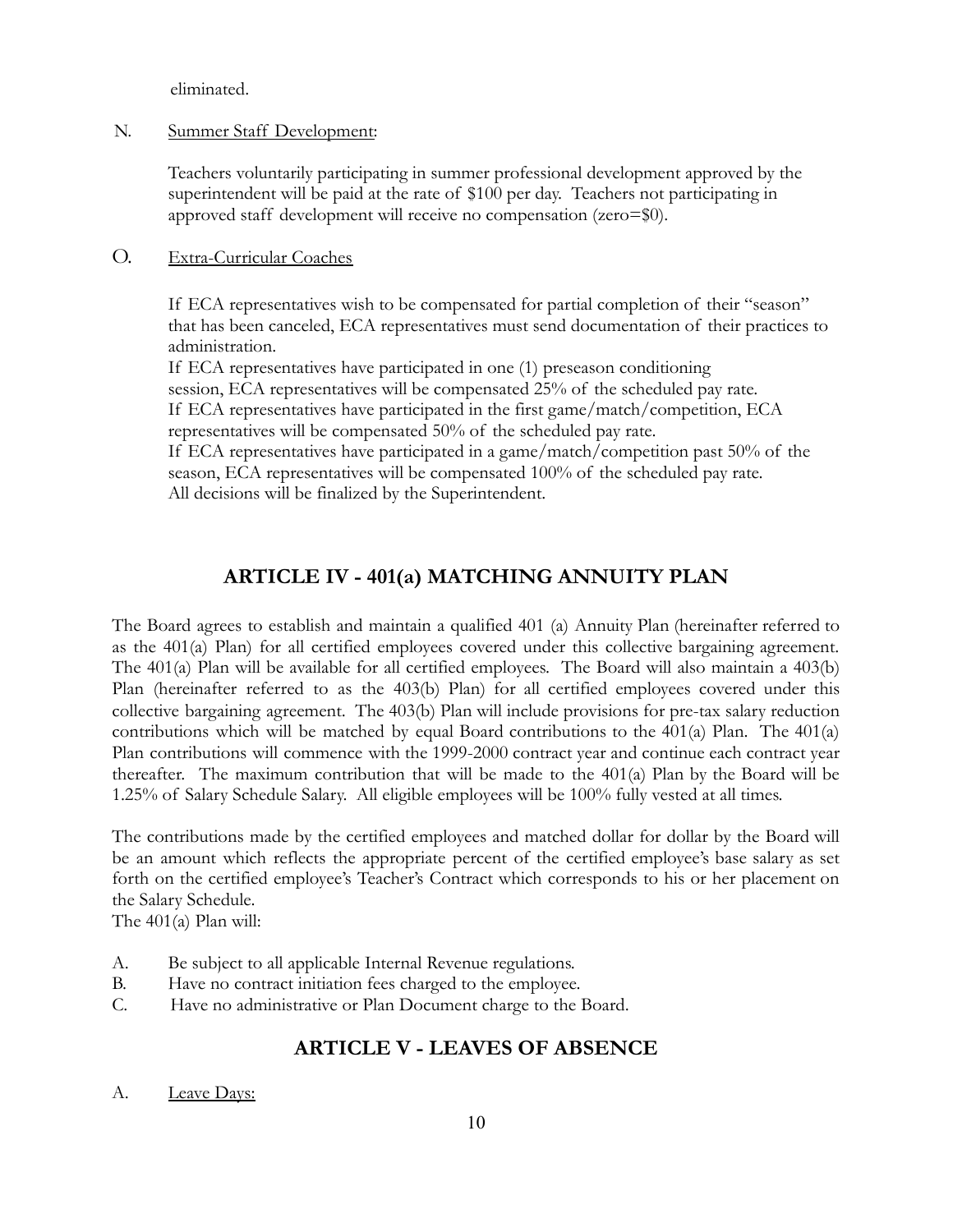- 1. Each full-time teacher employed under a regular contract shall be given a total of twelve (12) leave days which may be used for personal reasons (including sick) without loss of compensation. Unused days shall be carried over to a maximum of one hundred eighty-five (185) days. If a teacher exhausts his/her annual entitlement of leave, the teacher then may use his/her accumulated sick leave days without loss of compensation with documentation of the need to use the sick days. If all accumulated sick leave days are used, the teacher may apply to the Sick Leave Bank, and if approved, receive continued compensation.
- 2. After 15 consecutive days, teachers on a temporary contract shall be given a pro-rated number of leave days depending on the length of their contract. Teachers on a temporary contract will have no additional benefits such as insurance or paid bereavement leave unless required by federal health care guidelines.
- 3. At the start of each school year, a teacher will have his/her accumulated sick leave up to the maximum plus his/her annual entitlement of twelve (12) leave days. In the event that a teacher uses the 12 annual leave days and does not return to work for at least one semester, the teacher will repay the district for the leave days at a rate of 6 days per semester not worked. At the end of any school year in which the total of the accumulated sick leave and annual entitlement of leave days exceeds the accumulation maximum as defined above, then those days in excess of the maximum will be designated as annual buyback days and will be compensated at the rate of the current certified substitute daily pay. Any such compensation shall be paid by June  $30<sup>th</sup>$  following the end of the school year. Concurrently, with the payment for these annual buyback days, the number of leave days for the teacher will be reduced to the maximum of 185.
- 4. For the purpose of maximizing genuine instructional time and maintaining maximum student control, the Southwestern Consolidated School District and the Southwestern Consolidated Classroom Teachers Association jointly encourage teachers to avoid taking leave days immediately prior or immediately after stated vacation periods. Teachers may not take leave days immediately prior to or immediately following Fall Break, Christmas Break, or Spring Break to increase their time off. Teachers absent on those days will be unexcused without written medical documentation or emergency approval by the superintendent.
- 5. No more than four (4) leave days can be used consecutively, unless pre-approved by the Superintendent. Use of the fifth (5) consecutive leave day must be verified by medical documentation. A teacher may use accumulated leave days for illness verified by medical documentation after s/he has exhausted his/her 12 annual leave days. Medical documentation is due to the superintendent's office no later than Tuesday at noon prior to a Friday payday. Teachers may use accumulated leave to attend to the illness of members of the immediate family by blood, marriage, or adoption including spouse, child, parent, father-in-law, mother-in-law, stepchild residing with the teacher, or foster child residing with the teacher by providing documentation of medical treatment.

#### B. Paid Bereavement Leave:

1. Five (5) school days of absence shall be granted for a death in the immediate family.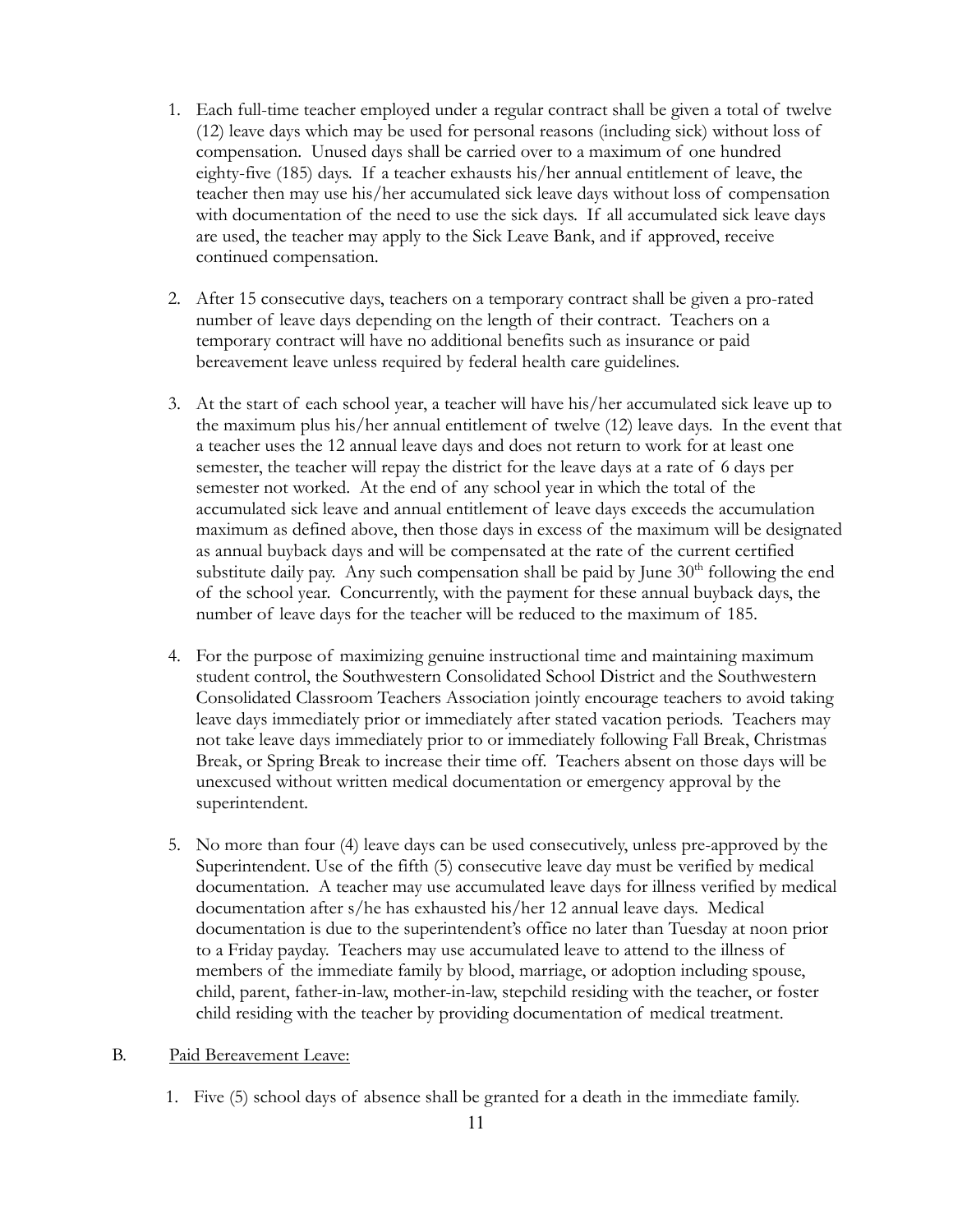Immediate family is as follows: husband, wife, child, parent, grandparent, grandchild, sister, brother, father-in-law or mother-in-law, grandparent-in-law, sister-in-law, brother-in-law, daughter-in-law, son-in-law, or person living in the home as part of the family. These five (5) days shall not be deducted from leave days as long as documentation of the death is provided.

2. Two (2) school days of absence shall be granted for a death in the extended family. Extended family is as follows: nieces, nephews, aunts, uncles, and first cousins. These two (2) days shall not be deducted from leave days as long as documentation of the death is provided.

## C. Court Leave:

In case a teacher is called to jury duty or subpoenaed to appear as a witness in court, s/he shall turn his/her check in for such service to the superintendent's office and receive full pay from the school district.

#### D. Paid Professional Leave:

Each teacher may be granted leave days to attend a professional meeting at the approval of the superintendent.

### E. Pregnancy and Childbirth Leave:

Sick leave may be used during Pregnancy and Childbirth Leave as follows:

1. Pre-delivery

Use of sick leave shall be limited to the teacher's personal disabilities directly related to pregnancy. Any teacher taking a leave of absence may use any days of sick leave which the teacher has accumulated, but will be required to present a doctor's certificate of disability or personal physical inability to teach to justify such use of accumulated sick leave.

2. At Delivery or Following Delivery

Any teacher delivering a child, will be presumed to be disabled for six (6) calendar weeks following the delivery. Because of this presumption, a certificate of disability will not be required to use sick leave for this period because of the teacher's personal illness.

If the teacher's leave extends beyond six (6) calendar weeks of the date of delivery, the teacher may use any days of sick leave which the teacher has accumulated. However, the teacher will be required to present a doctor's certificate of disability or personal inability to teach to justify continued use of accumulated leave days.

## **ARTICLE VI - SICK LEAVE BANK**

The School Board will initiate a voluntary sick leave bank upon receiving authorization from a minimum of fifty percent (50%) of the teachers to deduct two (2) days of the teacher's accumulated sick leave during the first year of membership in the bank and one (1) day of accumulated sick leave during each of the consecutive years thereafter. These donated sick leave days shall be used to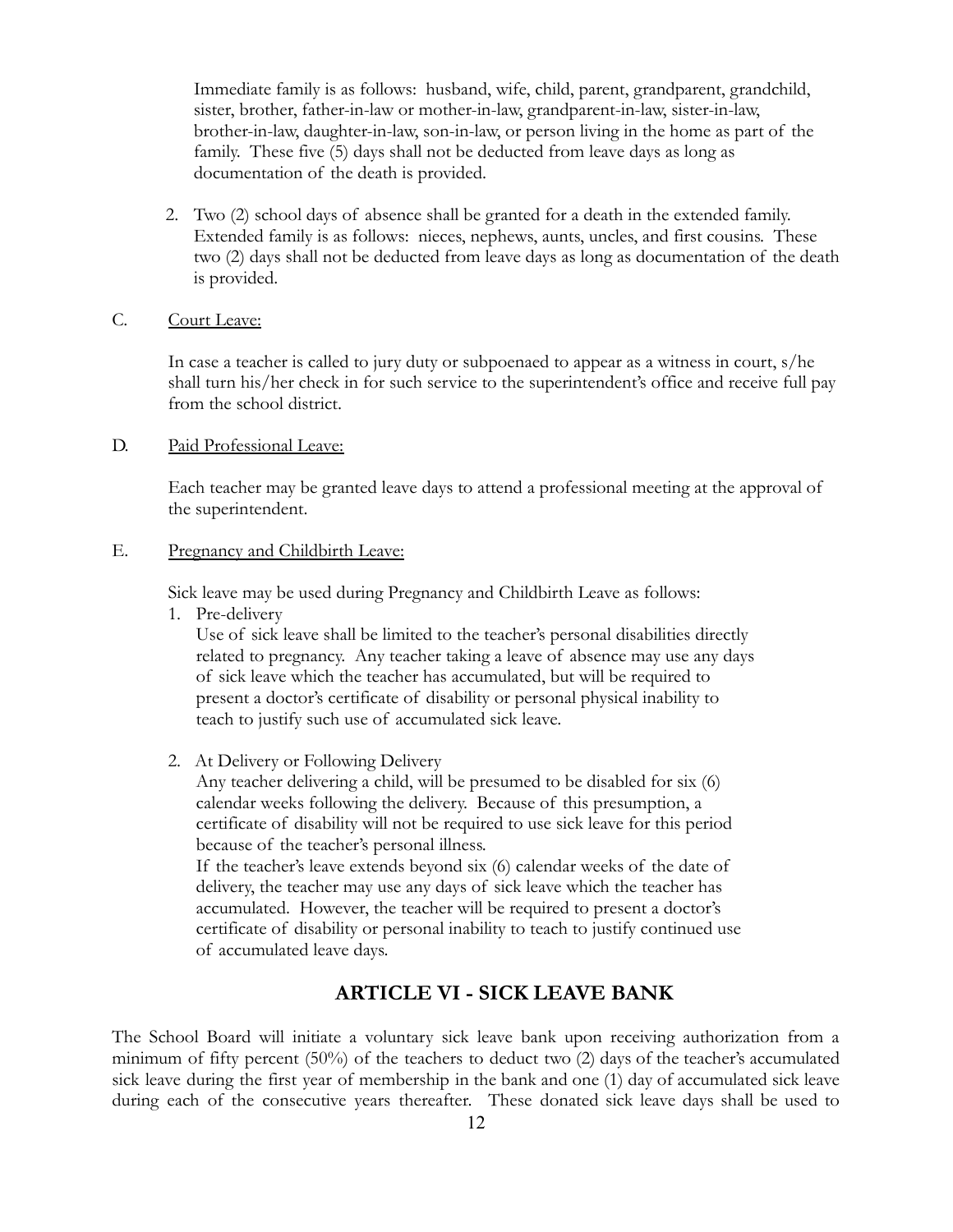establish the bank and are non-refundable. The membership enrollment period each year thereafter for teachers shall be the first twenty (20) working days of the school year. Teachers hired during the school year shall have twenty (20) working days following his or her employment date to enroll in the sick leave bank program. (See Appendix C) Any days left in the bank at the end of the school year will be carried over for use during the next school year. If the bank sick leave days total eighty (80) or more days at the end of the year, further contributions for current bank members shall be waived until the bank sick leave days fall below eighty (80) days. If the bank sick leave day accumulations fall below eighty (80) days, all bank members shall donate one (1) day. If a bank member has no accumulated sick leave days when the member is required to donate sick leave days, the additional days shall be donated as soon as new sick leave days are acquired.

The primary purpose of the bank is to provide a teacher income protection in the event the member has exhausted his or her accumulated sick leave. Teachers who belong to the bank may borrow days from the bank in lieu of days for which the teacher would have been paid had the member, or member's legal dependent, spouse, or parent not been ill or injured.

The bank shall be administered by a committee composed of the superintendent of the Southwestern Consolidated Schools or designee, and three (3) teachers who are members of the sick leave bank (at least one from each building) appointed by the president of the association. The committee has the authority to call meetings, review applications for membership in the bank, grant, deny or suspend grants of leave from the bank.

The committee shall elect one of their members to serve as chairperson for the duration of the contract year. The committee shall meet during the contract year as required. Special meetings may be called by the chairperson at the request of committee members. A majority of three members shall be required for any official action of the committee.

A bank member who disagrees with the decision of the committee, may appeal to the Appeal Board which shall consist of the principal of the building in which the member does not have primary assignment, and two association officers not serving on the Sick Leave Bank Committee and appointed by the Association president.

Application for use of the sick leave days shall be made in writing to the chairperson of the committee responsible for administering the bank. After the sick leave bank member has used up his or her annual leave entitlement and accumulated sick leave days and that member has been absent for five (5) working days due to his or her illness or injury, that member may apply to borrow sick leave days. Sick leave bank days may not be used concurrently with LTD benefits. The written application must be made no later than thirty (30) days after exhaustion of the teacher's paid leave benefits. The committee shall convene a meeting to consider the request within ten (10) working days from the time the request is received in the superintendent's office. Upon approval by the committee of the application to borrow sick leave days, the use of the borrowed sick leave days shall be retroactive to the first day of the borrower's continuous absence. The application to borrow sick leave days shall be accompanied by a statement from the attending physician. A maximum of thirty (30) bank days may be borrowed by a member during the contract year. Unused requested leave days will be immediately refunded to the bank. Each borrower of bank sick leave days shall consent to submit to a medical examination at his or her expense and/or review of his or her medical history if a medical exam or medical review is deemed necessary by the committee.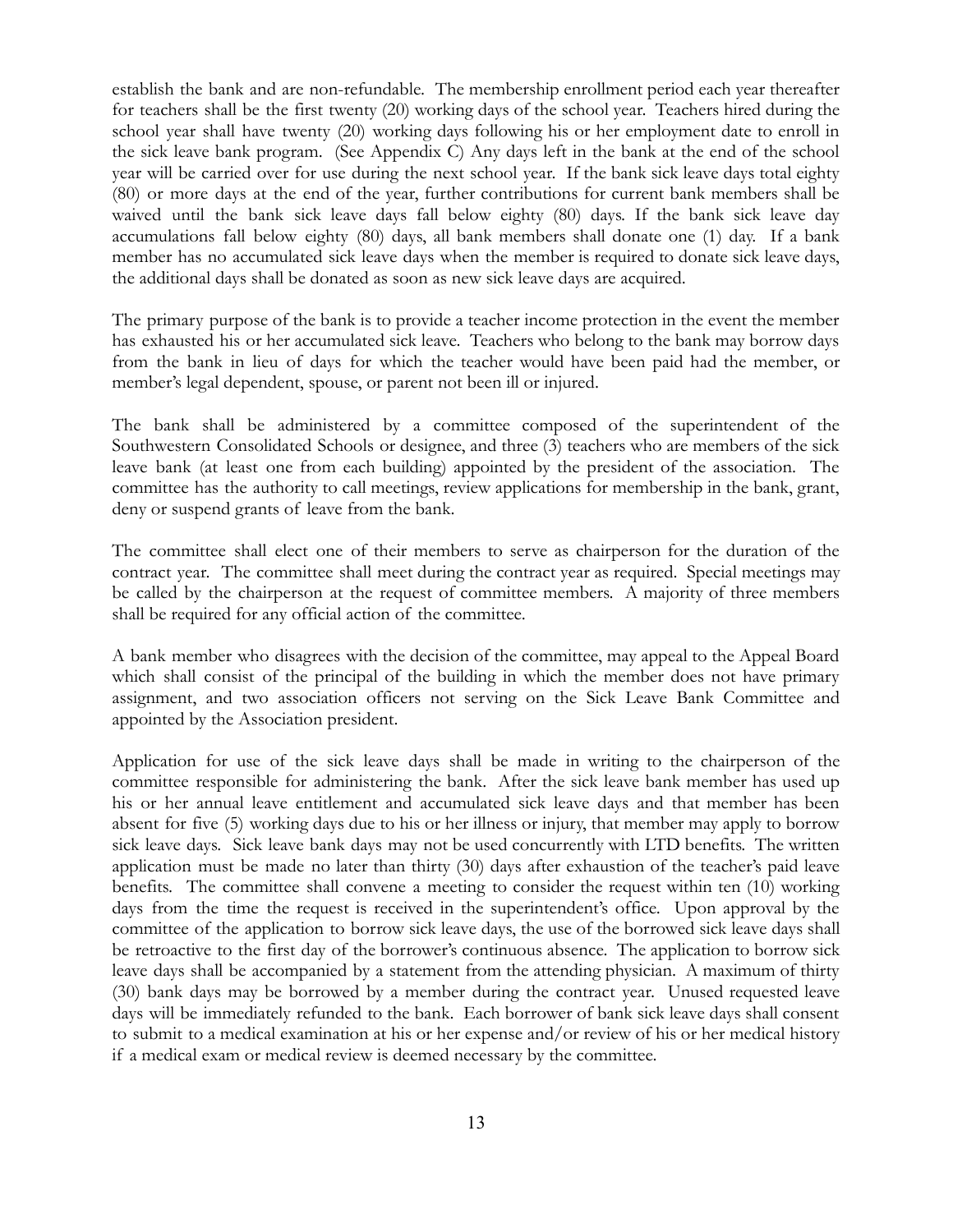Upon return to work, the borrower shall repay the bank at the rate of three (3) days per year for days owed (computed as the number of days borrowed minus number of days the borrower contributed). Should a sick leave bank member retire, resign or leave the employment of the school corporation before repaying the bank, the debt shall be paid from any unused leave days of the member, if available.

The Sick Leave Bank was approved by the Board of School Trustees at its Regularly Scheduled board meeting on November 11, 1998.

## **ARTICLE VII - TERMS OF AGREEMENT**

- A. This collective bargaining agreement shall be in effect from July 1, 2021, and shall continue in full force and effect through June 30, 2023, except where the specific terms of any provision of this Agreement provides for a different effective date(s).
- B. This collective bargaining agreement made and entered into this 13th day of October, 2021 by and between the Board of School Trustees of the Southwestern Consolidated School District of Shelby County, County of Shelby, State of Indiana, and the Southwestern Consolidated Classroom Teachers Association, an affiliate of the Indiana State Teachers Association, and the National Education Association, referred to as the "Association".
- C. This collective bargaining agreement is so attested to by the parties whose signatures appear below:

\_\_\_\_\_\_\_\_\_\_\_\_\_\_\_\_\_\_\_\_\_\_\_\_\_\_\_\_\_\_\_\_\_\_\_\_\_\_\_\_\_\_\_\_\_\_\_ \_\_\_\_\_\_\_\_\_\_\_\_\_\_\_

| President, Board of School Trustees                        | Date |
|------------------------------------------------------------|------|
| Southwestern Consolidated School District of Shelby County |      |

| President                                                | Date |  |
|----------------------------------------------------------|------|--|
| Southwestern Consolidated Classroom Teachers Association |      |  |

Chief Negotiator Date Southwestern Consolidated School District of Shelby County

Chief Negotiator Date Southwestern Consolidated Classroom Teachers Association

\_\_\_\_\_\_\_\_\_\_\_\_\_\_\_\_\_\_\_\_\_\_\_\_\_\_\_\_\_\_\_\_\_\_\_\_\_\_\_\_\_\_\_\_\_\_\_ \_\_\_\_\_\_\_\_\_\_\_\_\_\_\_

\_\_\_\_\_\_\_\_\_\_\_\_\_\_\_\_\_\_\_\_\_\_\_\_\_\_\_\_\_\_\_\_\_\_\_\_\_\_\_\_\_\_\_\_\_\_\_ \_\_\_\_\_\_\_\_\_\_\_\_\_\_\_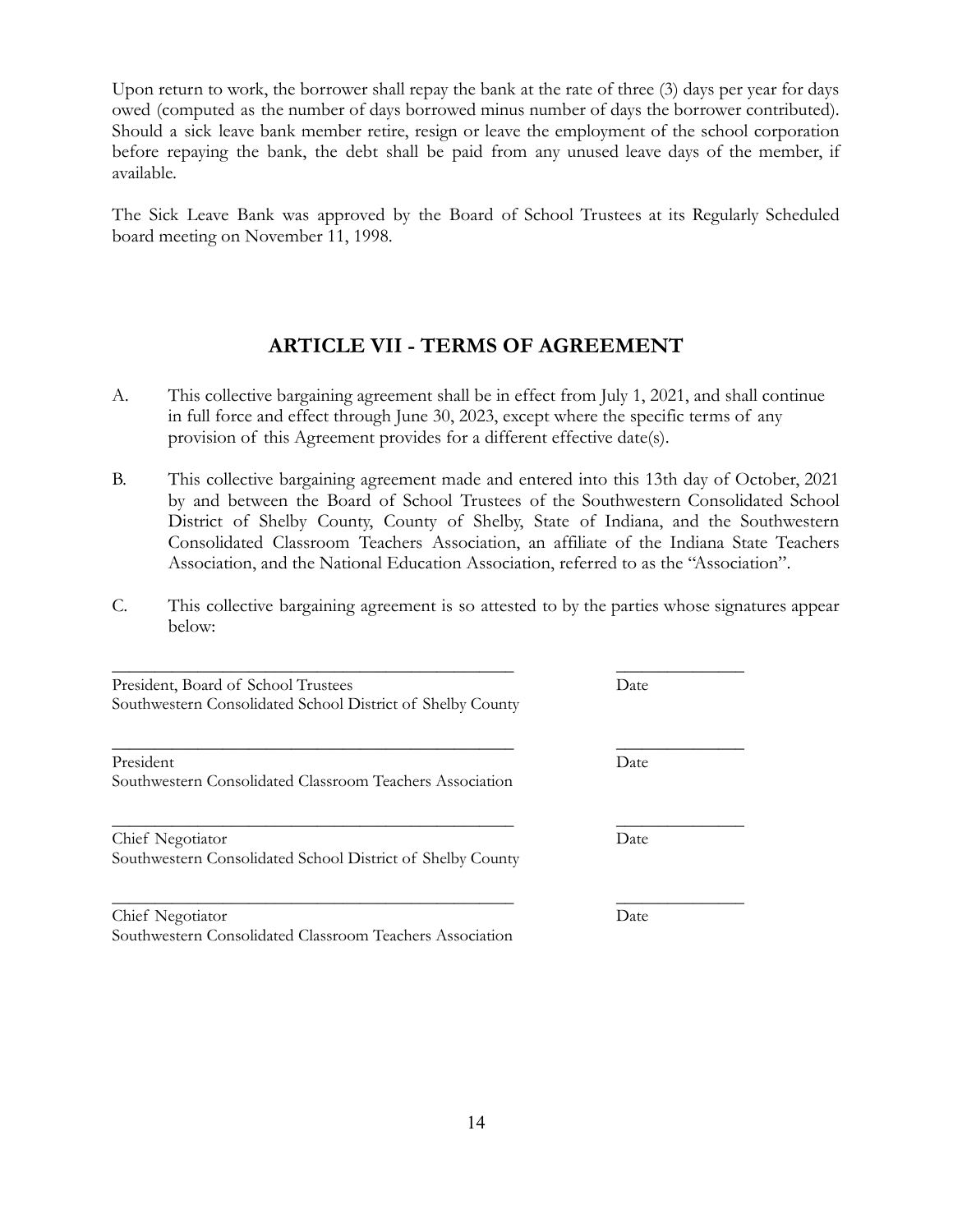| APPENDIX A - 2020-2021 ECA ATHLETIC SCHEDULE |                                     |             |              |         |       |       |           |           |
|----------------------------------------------|-------------------------------------|-------------|--------------|---------|-------|-------|-----------|-----------|
| Tier                                         | <b>Coaching Position</b>            |             | <b>Basis</b> | $1 - 3$ | $4-6$ | $7-9$ | $10 - 12$ | $13 - 15$ |
|                                              |                                     |             | 35,000       | 0%      | 4%    | 8%    | 12%       | 16%       |
| Tier 1                                       | Head Coach Boys Varsity Basketball  |             | 0.16         | 5,600   | 5,824 | 6,048 | 6,272     | 6,496     |
| Tier 1                                       | Head Coach Girls Varsity Basketball |             | 0.16         | 5,600   | 5,824 | 6,048 | 6,272     | 6,496     |
| Tier 1                                       | 1st Assistant Boys Basketball       |             | 0.075        | 2,625   | 2,730 | 2,835 | 2,940     | 3,045     |
| Tier 1                                       | 1st Assistant Girls Basketball      |             | 0.075        | 2,625   | 2,730 | 2,835 | 2,940     | 3,045     |
| Tier 1                                       | 2nd Assistant Basketball*           |             | 0.055        | 1,925   | 2,002 | 2,079 | 2,156     | 2,233     |
|                                              |                                     |             |              |         |       |       |           |           |
| Tier 2                                       | Head Coach Volleyball               |             | 0.08         | 2,800   | 2,912 | 3,024 | 3,136     | 3,248     |
| Tier 2                                       | <b>Head Coach Baseball</b>          |             | 0.08         | 2,800   | 2,912 | 3,024 | 3,136     | 3,248     |
| Tier 2                                       | <b>Head Coach Softball</b>          |             | 0.08         | 2,800   | 2,912 | 3,024 | 3,136     | 3,248     |
| Tier 2                                       | <b>Head Coach Soccer</b>            |             | 0.08         | 2,800   | 2,912 | 3,024 | 3,136     | 3,248     |
| Tier 2                                       | Head Coach Cheer                    |             | 0.08         | 2,800   | 2,912 | 3,024 | 3,136     | 3,248     |
| Tier 2                                       | 1st Assistant Volleyball            |             | 0.04         | 1,400   | 1,456 | 1,512 | 1,568     | 1,624     |
| Tier 2                                       | 1st Assistant Baseball              |             | 0.04         | 1,400   | 1,456 | 1,512 | 1,568     | 1,624     |
| Tier 2                                       | 1st Assistant Softball              |             | 0.04         | 1,400   | 1,456 | 1,512 | 1,568     | 1,624     |
| Tier 2                                       | <b>1st Assistant Soccer</b>         |             | 0.04         | 1,400   | 1,456 | 1,512 | 1,568     | 1,624     |
| Tier 2                                       | 1st Assistant Track**               |             | 0.04         | 1,400   | 1,456 | 1,512 | 1,568     | 1,624     |
| Tier 2                                       | 1st Assistant Cheer                 |             | 0.04         | 1,400   | 1,456 | 1,512 | 1,568     | 1,624     |
|                                              |                                     |             |              |         |       |       |           |           |
| Tier 3                                       | <b>Head Girls Golf</b>              |             | 0.05         | 1,750   | 1,820 | 1,890 | 1,960     | 2,030     |
| Tier 3                                       | Head Boys Golf                      |             | 0.05         | 1,750   | 1,820 | 1,890 | 1,960     | 2,030     |
| Tier 3                                       | <b>Head Girls Track</b>             |             | 0.05         | 1,750   | 1,820 | 1,890 | 1,960     | 2,030     |
| Tier 3                                       | Head Boys Track                     |             | 0.05         | 1,750   | 1,820 | 1,890 | 1,960     | 2,030     |
| Tier 3                                       | <b>Head Girls Tennis</b>            |             | 0.05         | 1,750   | 1,820 | 1,890 | 1,960     | 2,030     |
| Tier 3                                       | Head Boys Tennis                    |             | 0.05         | 1,750   | 1,820 | 1,890 | 1,960     | 2,030     |
| Tier 3                                       | <b>Head Coed Cross Country</b>      |             | 0.05         | 1,750   | 1,820 | 1,890 | 1,960     | 2,030     |
|                                              |                                     |             |              |         |       |       |           |           |
| Tier 4                                       | 8th Grade Basketball                | Boys        | 0.04         | 1,400   | 1,456 | 1,512 | 1,568     | 1,624     |
| Tier 4                                       | 8th Grade Basketball                | Girls       | 0.04         | 1,400   | 1,456 | 1,512 | 1,568     | 1,624     |
| Tier 4                                       | 7th Grade Basketball                | <b>Boys</b> | 0.04         | 1,400   | 1,456 | 1,512 | 1,568     | 1,624     |
| Tier 4                                       | 7th Grade Basketball                | Girls       | 0.04         | 1,400   | 1,456 | 1,512 | 1,568     | 1,624     |
| Tier 4                                       | 6th Grade Basketball                | Boys        | 0.025        | 875     | 910   | 945   | 980       | 1,015     |
| Tier 4                                       | 6th Grade Basketball                | Girls       | 0.025        | 875     | 910   | 945   | 980       | 1,015     |
| Tier 4                                       | 5th Grade Basketball                | Boys        | 0.025        | 875     | 910   | 945   | 980       | 1,015     |
| Tier 4                                       | 5th Grade Basketball                | Girls       | 0.025        | 875     | 910   | 945   | 980       | 1,015     |
|                                              |                                     |             |              |         |       |       |           |           |
| Tier 5                                       | 8th Grade Volleyball                | Coed        | 0.035        | 1,225   | 1,274 | 1,323 | 1,372     | 1,421     |
| Tier 5                                       | 7th Grade Volleyball                | Coed        | 0.035        | 1,225   | 1,274 | 1,323 | 1,372     | 1,421     |
| Tier 5                                       | Jr. High Soccer                     | Coed        | 0.035        | 1,225   | 1,274 | 1,323 | 1,372     | 1,421     |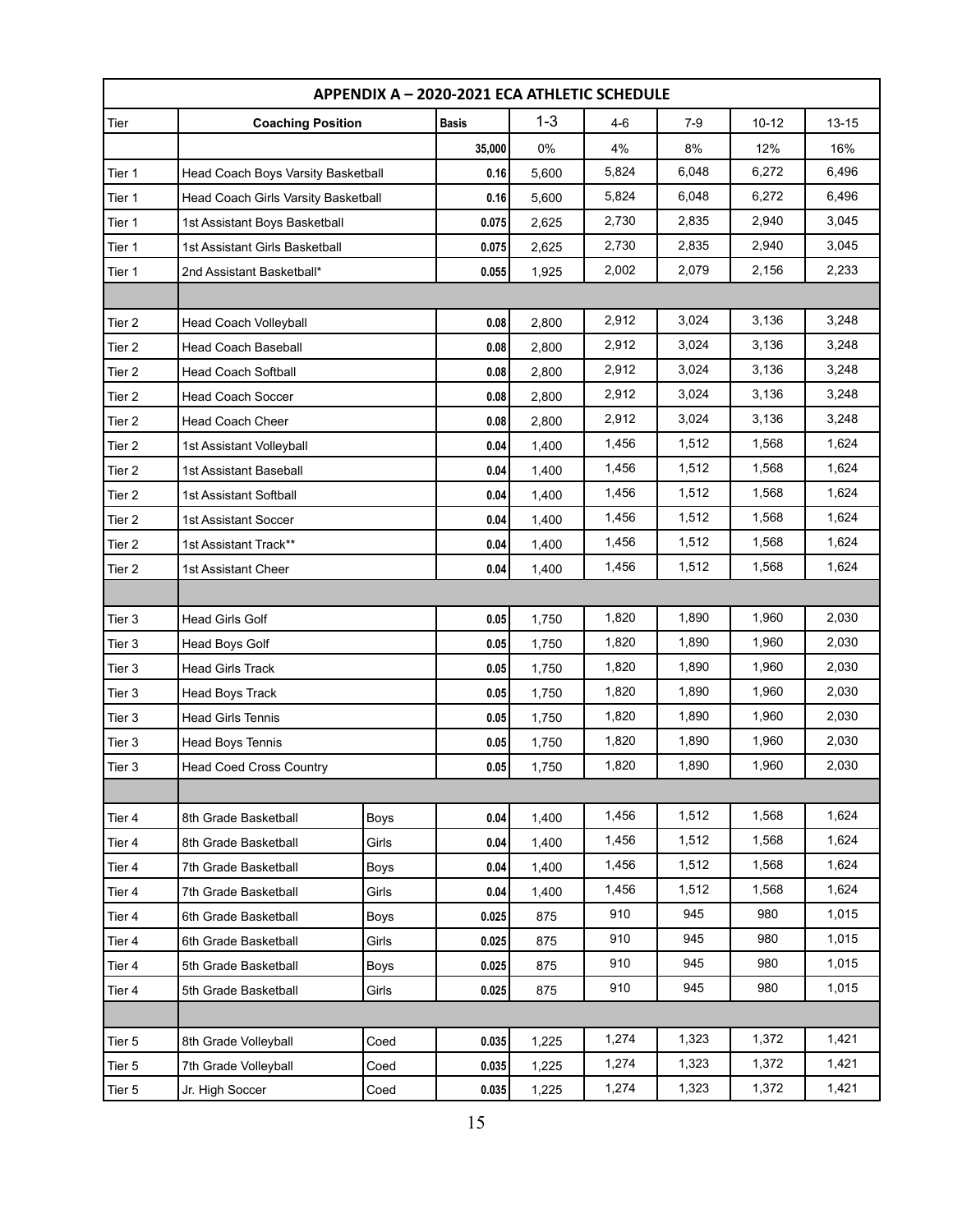| Tier 5 | Jr High Cheer                | Coed        | 0.035 | 1,225 | 1.274 | 1,323 | 1.372 | 1,421 |
|--------|------------------------------|-------------|-------|-------|-------|-------|-------|-------|
|        |                              |             |       |       |       |       |       |       |
| Tier 6 | <b>Combined Cross County</b> | Coed        | 0.025 | 875   | 910   | 945   | 980   | 1,015 |
| Tier 6 | Jr High Track                | <b>Boys</b> | 0.025 | 875   | 910   | 945   | 980   | 1,015 |
| Tier 6 | Jr High Track                | Girls       | 0.025 | 875   | 910   | 945   | 980   | 1,015 |
| Tier 6 | Elem. Cheer                  | Coed        | 0.02  | 700   | 728   | 756   | 784   | 812   |

\* When the number of athletes in grades 9-12 reaches sixteen (16), a 2nd assistant coach will be hired and will coach any

freshman or "C" squad games that are scheduled.

\*\* When the number of athletes in grades 9-12 reaches sixteen (16), the junior high coach (includes both girls and

boys) will be paid as a 1st assistant and will serve as both the junior high coach and 1st assistant. The number of coaching positions has not been negotiated in this contract but are listed for informational purposes only.

For informational purposes, lay coaches will be paid at the base rate of \$30,000 and will not receive any increase with years of experience.

| <b>ECA Position</b>       | <b>Basis</b> | $1 - 3$ | $4-6$ | $7-9$ |
|---------------------------|--------------|---------|-------|-------|
|                           | 35,000       | 0%      | 4%    | 8%    |
| <b>HS Student Council</b> |              | 941     | 978   | 1,016 |
| Jr. High Student Council  |              | 580     | 603   | 626   |
| FFA                       |              | 1,285   | 1,337 | 1,388 |
| Senior Class Sponsor      |              | 820     | 853   | 886   |
| <b>SADD</b>               |              | 498     | 518   | 537   |
| Sunshine                  |              | 663     | 689   | 716   |
| Drama Club                |              | 1,313   | 1,365 | 1,418 |
| Yearbook                  |              | 1,094   | 1,138 | 1,181 |
| National Honor Society    |              | 498     | 518   | 537   |
| FCA                       |              | 498     | 518   | 537   |
| <b>Band Director</b>      |              | 1,740   | 1,810 | 1,879 |
| Director of Counseling    |              | 1,094   | 1,138 | 1,181 |
| <b>Choir Director</b>     |              | 698     | 726   | 754   |
| Academic Team Coordinator |              | 547     | 569   | 591   |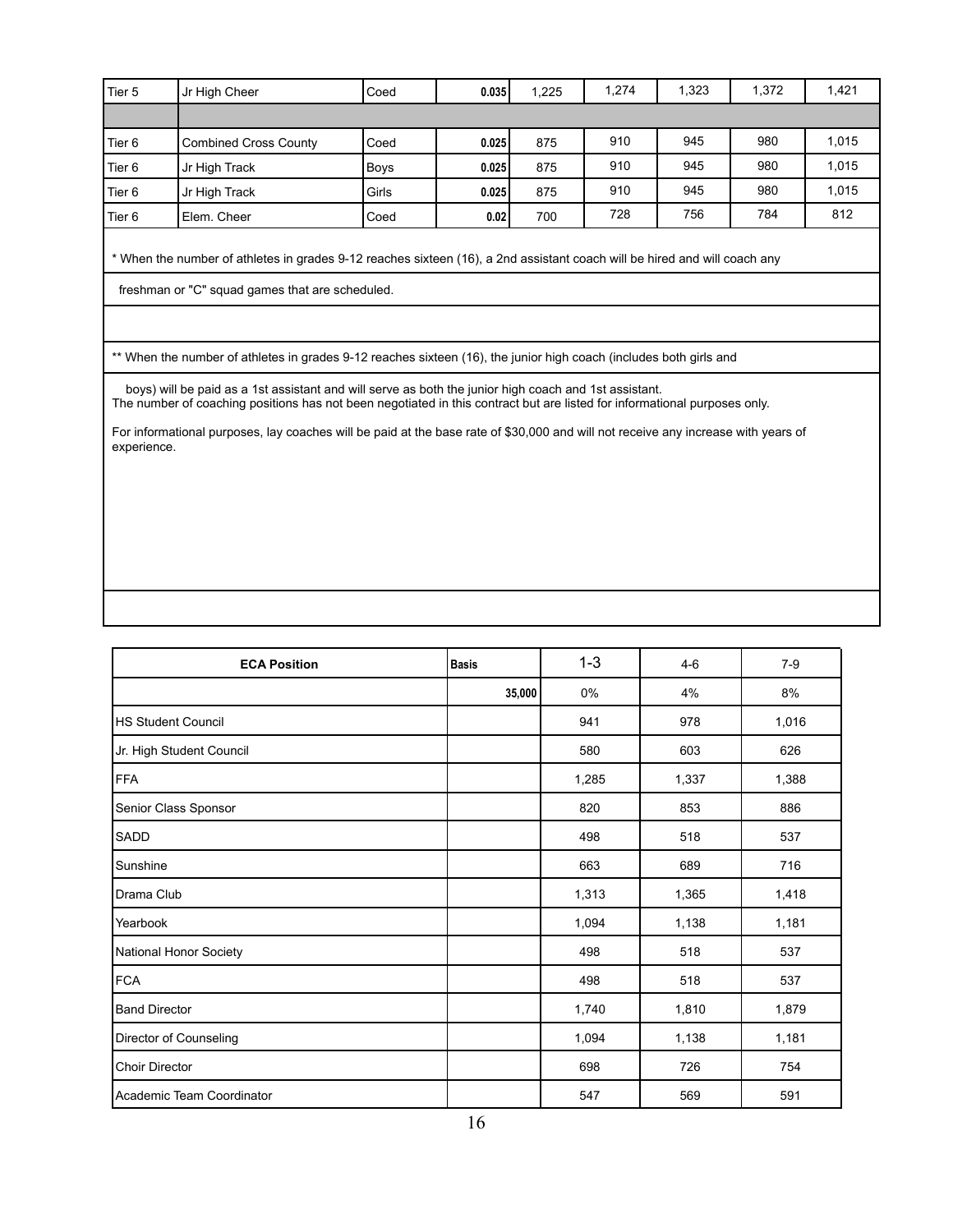| Academic Team Coordinator            |              | 547     | 569     | 591   |
|--------------------------------------|--------------|---------|---------|-------|
| Academic Team Science                |              | 547     | 569     | 591   |
| Academic Team                        |              | 547     | 569     | 591   |
| Academic Team                        |              | 547     | 569     | 591   |
| Academic Team                        |              | 547     | 569     | 591   |
| Elementary Spell Bowl                |              | 410     | 427     | 443   |
| <b>Elementary Math Bowl</b>          |              | 410     | 427     | 443   |
| <b>Elementary Student Council</b>    |              | 547     | 569     | 591   |
| Elementary Science Coordinator       |              | 219     | 228     | 236   |
| Elementary Drama                     |              | 492     | 512     | 532   |
| Elementary 6th Grade Sponsor         |              | 875     | 910     | 945   |
| Technology Coach                     |              | 1,094   | 1,138   | 1,181 |
| Technology Coach                     |              | 1,094   | 1,138   | 1,181 |
| Spartanettes                         |              | 902     | 938     | 975   |
| <b>Elementary Choir</b>              |              | 273     | 284     | 295   |
| C.A.R.E. Club Director               |              | 4,922   | 5,119   | 5,316 |
| Robotics Club Sponsor                |              | 410     | 427     | 443   |
| <b>Volleyball Concessions</b>        |              | 547     | 569     | 591   |
| <b>JH Basketball Concessions</b>     |              | 438     | 455     | 473   |
| Varsity Girls Basketball Concessions |              | 820     | 853     | 886   |
| Varsity Boys Basketball Concessions  |              | 820     | 853     | 886   |
| HS Concessions Ordering/Stocking     |              | 984     | 1,024   | 1,063 |
| Friday Night School Instructor       |              | 55      | 57      | 59    |
| <b>Corporation Test Coordinator</b>  |              | 4,000   | 4,160   | 4,320 |
| <b>ECA Position</b>                  | <b>Basis</b> | $1 - 3$ | $4 - 6$ | $7-9$ |

The number of ECA positions in this contract have not been bargained but are listed for informational purposes only.

Also, for informational purposes only, all lay sponsors will be paid the 1-3 year stipend regardless of years of experience.